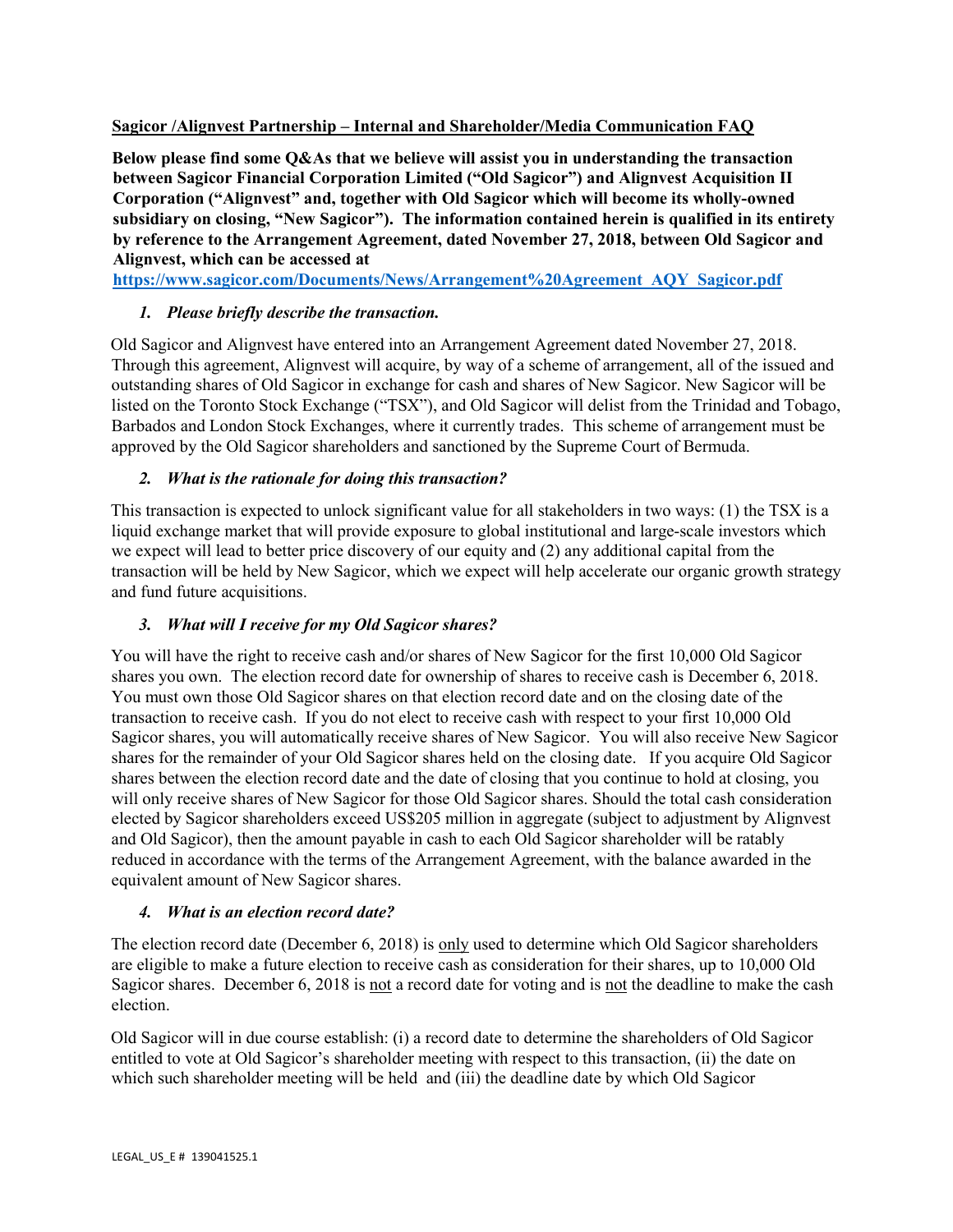shareholders must submit their cash election to Old Sagicor. Each of those dates will be later dates than the election record date.

## *5. Can I continue to own Old Sagicor shares after the transaction closes?*

If the transaction closes, instead of Old Sagicor shares you will own New Sagicor shares, except for those Old Sagicor shares for which you validly elect to receive the cash consideration described in Question 3. As stated above, New Sagicor will be a combination of Alignvest and Old Sagicor as its wholly-owned subsidiary.

## *6. What price will Alignvest pay for the Old Sagicor shares?*

Alignvest will pay US\$1.75 per Old Sagicor share. Alignvest will pay this price in the form of a combination of cash and shares of New Sagicor. An Old Sagicor shareholder who receives shares of New Sagicor will receive them in exchange for shares of Old Sagicor based on an exchange ratio which the parties agreed has a value of US\$1.75 per Old Sagicor share. The exchange ratio is based on an agreed formula that will be calculated shortly before closing of the transaction based on the Canadian to U.S. dollar exchange rate at such time. For the purposes of such calculation, Alignvest shares will be valued at CDN\$10.00. The cash paid to eligible Old Sagicor shareholders will be paid in U.S. dollars. However, the exact effective value of the New Sagicor shares after such exchange is subject to dilution by sponsor shares and warrants, as described in Questions 8, 9 and 10 below.

## *7. What if the shares are trading at a different price than the price Alignvest has agreed to pay?*

The price has been set at the signing of the Arrangement Agreement, and Alignvest will pay US\$1.75 per Old Sagicor share (in the form of cash and/or New Sagicor shares as described above) regardless of the price at which the Old Sagicor or Alignvest shares are trading at any point prior to closing of the transaction. The exact effective value of the New Sagicor shares after the Old Sagicor shares are exchanged is subject to dilution by sponsor shares and warrants, as described in Questions 8, 9 and 10 below.

#### *8. What are sponsor shares?*

The sponsors, who are the Alignvest founders and others who arranged the initial public offering of Alignvest, have been provided, as compensation, with sponsor shares. These shares consist of some issued and outstanding shares of Alignvest issued at a lower price than the price paid by purchasers of Alignvest shares in such initial public offering. These sponsor shares will convert into common shares of New Sagicor upon the closing of the transaction, but half of such shares will be subject to certain restrictions.

#### *9. What is the impact of the sponsor shares?*

Given that sponsor shares are issued at a lower price than the price paid by purchasers of Alignvest shares in its initial public offering, these sponsor shares will dilute the value of the New Sagicor shares issued to Old Sagicor shareholders such that the effective price of the New Sagicor shares paid to the Old Sagicor shareholders on the closing date of the transaction would be less than US\$1.75 per share. The Sagicor Board of Directors believes that this dilutive effect of the sponsor shares is outweighed by the potential benefits of the transaction.

Based on certain assumptions summarized below, the value per New Sagicor share at closing paid to Old Sagicor shareholders would be US\$1.63 - US\$1.65. Such assumptions include that:

- Old Sagicor shareholders as of the date of the Arrangement Agreement elect to receive the maximum amount of cash available from Alignvest.
- The CDN/USD exchange rate remains at its level as of the date of the Arrangement Agreement.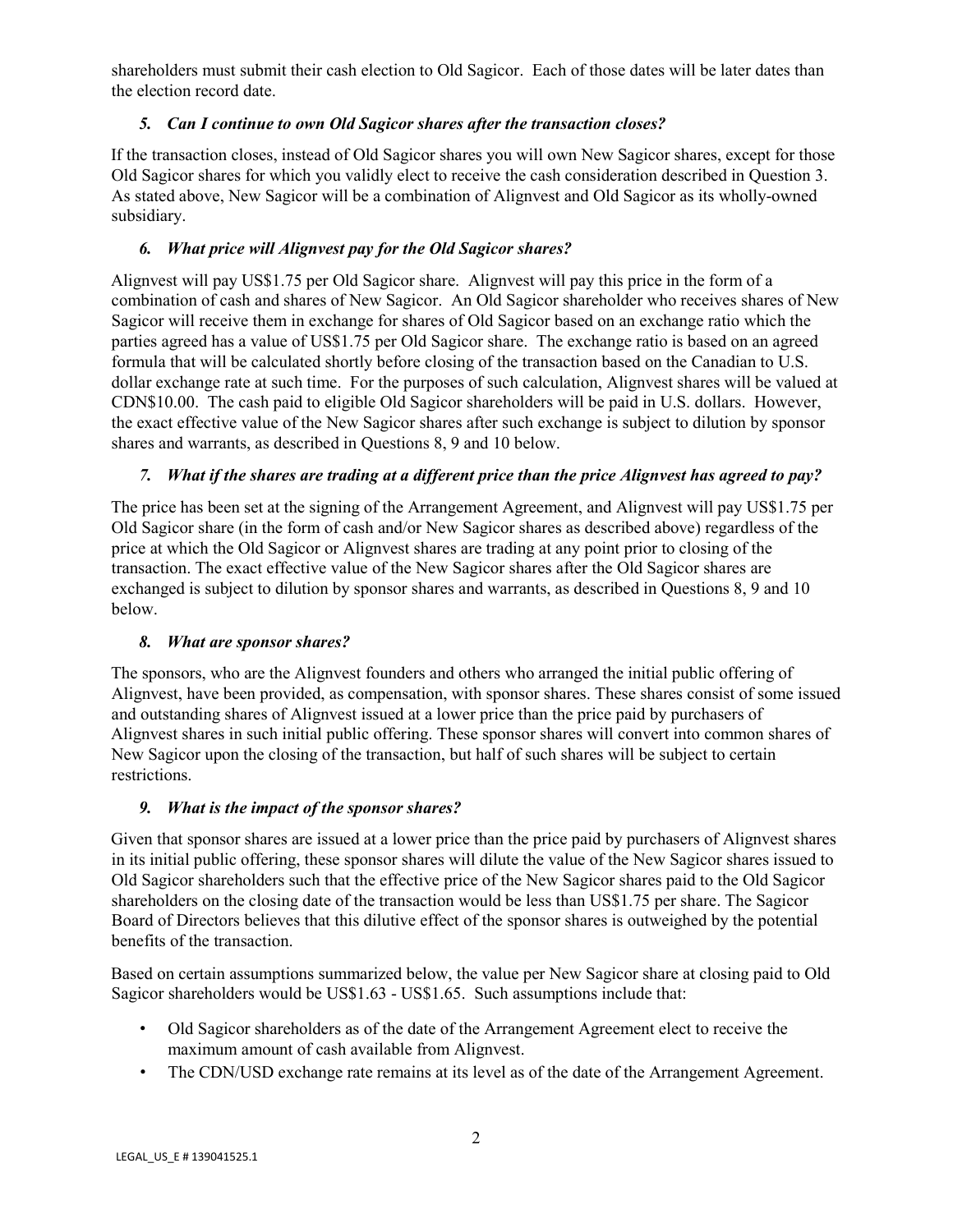- Alignvest shareholders do not exercise their redemption rights described in question 18.
- Only half of the promote shares are taken into account. The other half of the promote shares will be outstanding at closing, but subject to certain restrictions that require New Sagicor's book value or trading price to increase or else they can be repurchased by New Sagicor for nominal value.

## *10. Are there any other securities that could affect the value of the shares that I will receive?*

Alignvest shareholders hold a significant number of warrants that will become exercisable for a period of 5 years commencing 30 days after closing at CDN\$11.50 per share. If exercised, these warrants could also result in further dilution to existing shareholders of Old Sagicor. However, given that they are only exercisable upon the New Sagicor stock price reaching CDN\$11.50, this will also mean that the shares have increased in value for all New Sagicor shareholders.

# *11. Will the shares I hold in New Sagicor be publicly listed?*

It is a condition of closing that the New Sagicor shares be listed on the TSX. Approximately 1,500 companies are listed on the TSX with an aggregate quoted market value of nearly CDN\$3 trillion.

# *12. How do I buy or sell shares on the TSX? Will I need a broker to hold my shares on the TSX?*

You will not need a broker to hold shares, but you will need a broker to sell any New Sagicor shares on the TSX. Your existing broker will be able to assist you with this.

# *13. Are exchange control approvals required for me to hold New Sagicor Shares?*

It is a condition to closing of the transaction that exchange control approvals have been obtained from the relevant authorities in Barbados and Bermuda.

## *14. How do I purchase additional New Sagicor Shares?*

On the TSX or, subject to regulatory approval, via participation in a proposed dividend reinvestment plan.

# *15. Are there any additional tax implications that I should be aware of?*

You should consult your own tax advisor to determine any tax implications, if any, that you may be subject to.

# *16. How does the transaction impact Old Sagicor operationally?*

Operationally, no changes are expected after the transaction.

# *17. Who is Alignvest and how will they help support our growth?*

Alignvest's sponsor, Alignvest Management Corporation, is a leading Canadian investment management firm whose clients include pension plans, foundations and ultra-high net worth family offices. They also have extensive insurance expertise.

# *18. What is a Canadian SPAC?*

A Canadian special purpose acquisition corporation or "SPAC" is a corporation that has raised capital through an initial public offering on the TSX or another approved exchange for the sole purpose of seeking and consummating a "qualifying acquisition". This transaction would be Alignvest's "qualifying acquisition" and therefore its only acquisition. Alignvest has no current business operations and will have none until such time as it consummates such qualifying acquisition.

Some of the capital raised by Alignvest may also be used to fund redemptions of its outstanding shares by shareholders who do not wish to participate in its continued business following the acquisition. In the event of redemptions, Alignvest will only be able to determine the amount of cash available at closing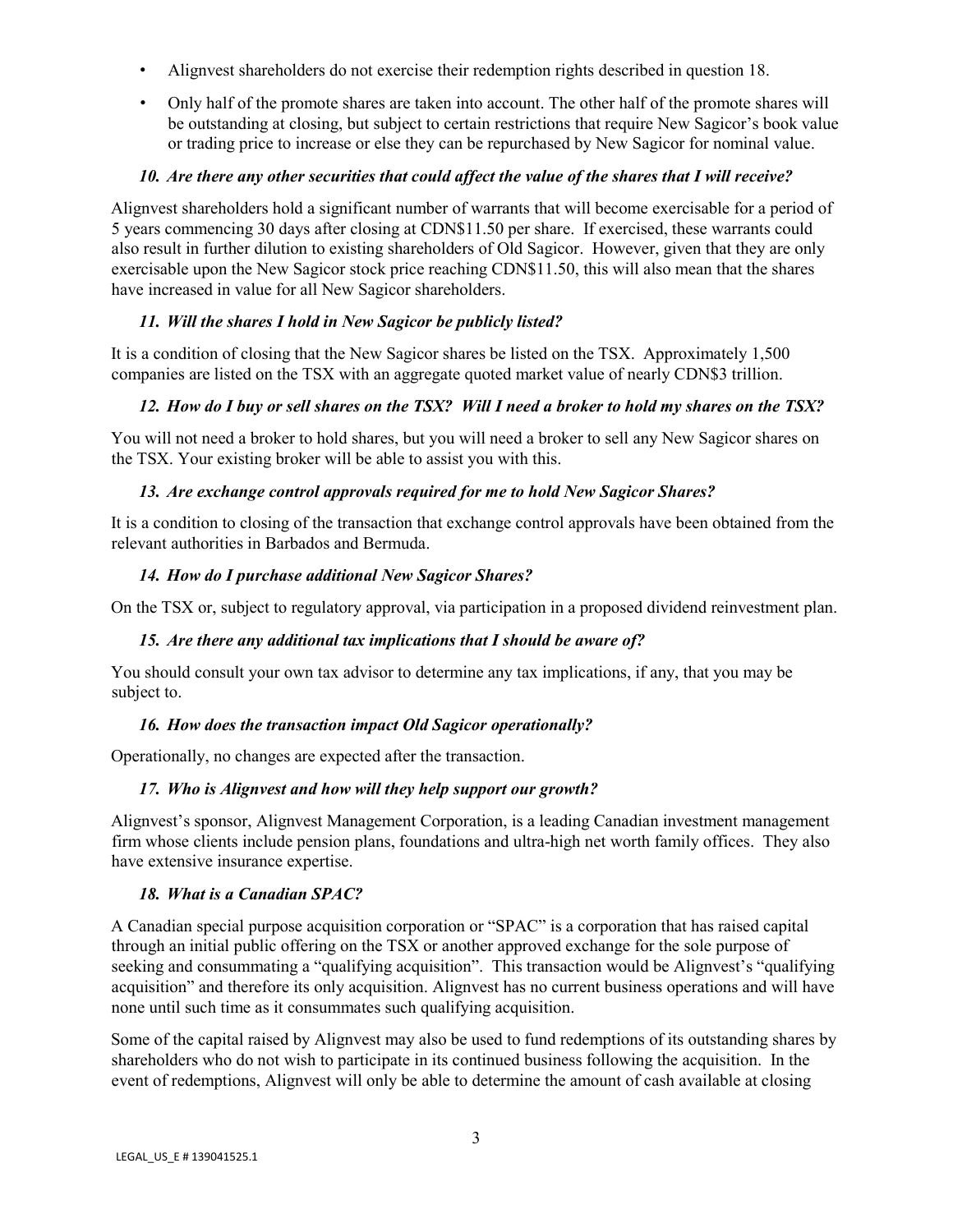shortly before such time. However, even if there are redemptions by Alignvest shareholders, Alignvest may seek replacement capital at closing to further New Sagicor's growth strategy.

## *19. Will there be any change to the head office of Old Sagicor?*

New Sagicor's head office will continue to be at the Cecil F De Caires Building, Wildey, St. Michael, Barbados.

## *20. What happens to Old Sagicor's shares on the Barbados, London, and Trinidad and Tobago exchanges?*

Old Sagicor will become a wholly-owned subsidiary of Alignvest and, therefore, New Sagicor expects to delist Old Sagicor's shares on the London, Trinidad and Tobago and Barbados exchanges. New Sagicor's shares will be listed on the TSX.

## *21. What about changes in management?*

Old Sagicor's senior executive management team will remain in place following the transaction.

## *22. What will the board composition be post-transaction?*

The newly appointed board of New Sagicor will consist of some existing Old Sagicor board directors and include some new Alignvest-appointed directors.

## *23. Does management benefit financially from this transaction?*

Other than related to their new employment arrangements (which arrangements are substantially similar to their previous employment arrangements taken as a whole) and any Old Sagicor shares that management may hold, there is no financial benefit to management.

#### *24. Is management participating in this transaction?*

Old Sagicor's continuing board members and management team are electing to receive shares of Alignvest for all of their Old Sagicor shares. Old Sagicor management has agreed to enter into lock-up agreements preventing each of them from selling his or her shares for a certain period of time.

# *25. Will New Sagicor pay dividends after closing?*

New Sagicor intends to pay dividends after closing in a manner that is consistent with Old Sagicor's past practice. New Sagicor expects to pay any dividends after this transaction in US dollars.

#### *26. Will any dividends be subject to tax?*

New Sagicor expects to be tax domiciled in Barbados and therefore no change is expected regarding the taxation of dividends.

#### *27. Will Sagicor Group Jamaica shares be impacted in this transaction?*

Sagicor Group Jamaica will be unaffected by this transaction.

#### *28. What has to happen for the transaction to be effective?*

- Alignvest must have a minimum cash amount at the time of closing of at least US\$220 million, net of certain expenses and any redemption of their shares.
- Approval from Old Sagicor Shareholders
- Under Bermuda law, the scheme of arrangement will require the approval of a majority in number representing not less than three-fourths in value of Old Sagicor shareholders present and voting either in person or by proxy at the Old Sagicor shareholder meeting.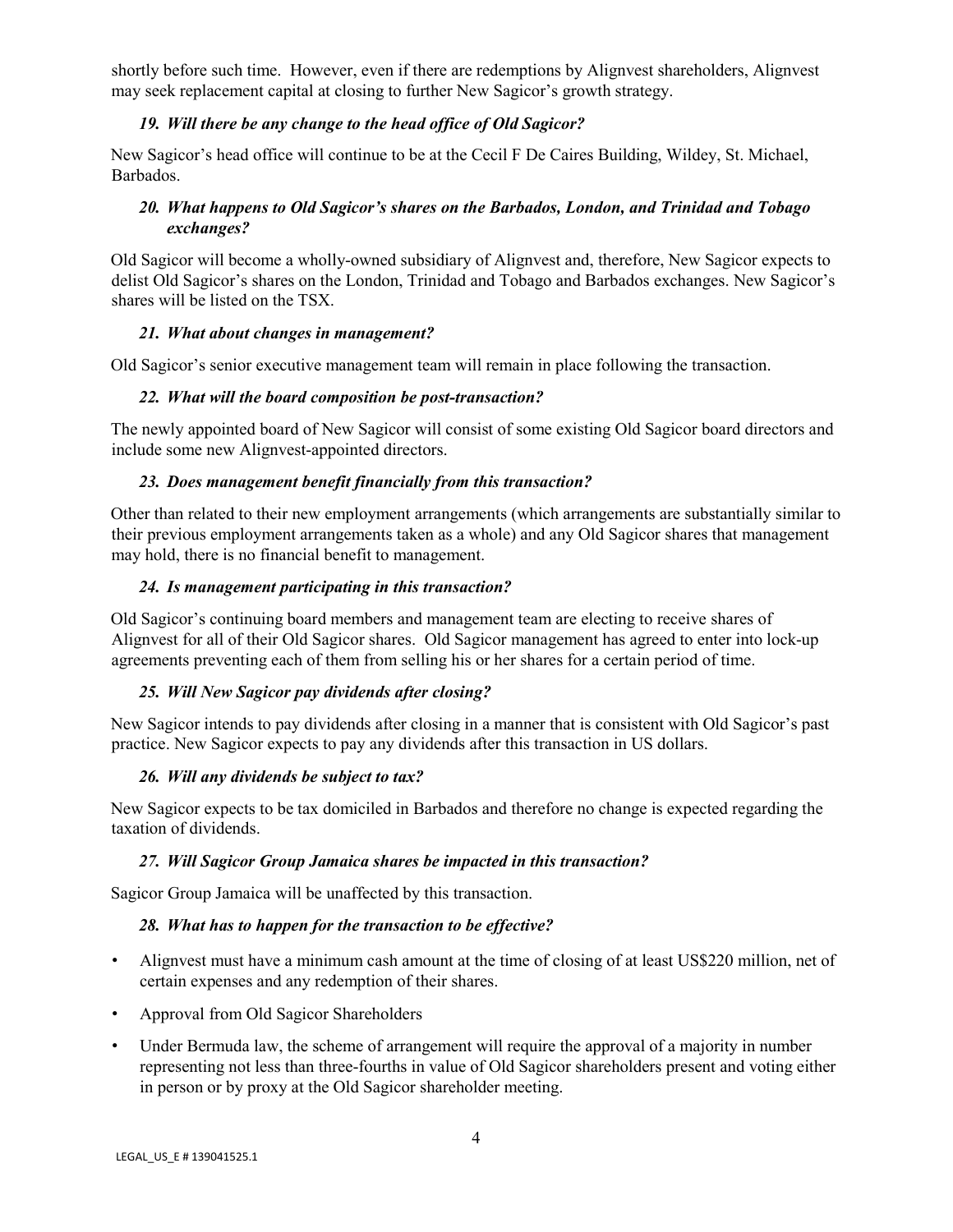- It is anticipated that the quorum for the Old Sagicor shareholder meeting will be at least 100 shareholders (present in person or by proxy).
- If the requisite shareholder approval under Bermuda law is obtained and the Supreme Court of Bermuda sanctions the scheme of arrangement, then all of your shares of Old Sagicor will be transferred to New Sagicor for the agreed-upon consideration described above, even if you voted against the transaction or abstained from voting on the transaction.
- Approval from Alignvest Shareholders
	- In addition to satisfaction of various other conditions, it is expected that Alignvest will discontinue as a corporation under the laws of the Province of Ontario and continue as an exempted company under the laws of Bermuda immediately following the effectiveness of Sagicor's scheme of arrangement.
	- The continuance by Alignvest to Bermuda requires an affirmative vote by two-thirds of the votes cast by Alignvest shareholders present in person or represented by proxy at an Alignvest shareholders meeting and entitled to vote thereat, voting together as if they were a single class of shares.

## *29. What is the maximum amount of cash that Alignvest will need in order to pay Old Sagicor shareholders?*

Based on existing shareholdings, up to US\$205 million, but this would depend on how many Old Sagicor shareholders elect to receive cash.

# *28. Will this transaction require regulatory approval?*

In addition to the approvals described above in Canada and Bermuda, Old Sagicor and Alignvest will be required to obtain certain banking and insurance regulatory approvals in jurisdictions where Old Sagicor does business, including Barbados, Jamaica, Trinidad and Tobago and the United States. Alignvest will also require approval of the Ontario Securities Commission in Canada for a prospectus that describes the business of New Sagicor and from the TSX.

The parties will also be required to obtain approval or notify antitrust regulators in the United States, Barbados and possibly other jurisdictions.

#### *29. What is a Scheme of Arrangement?*

A scheme of arrangement is a court sanctioned process under Bermuda law pursuant to which, in this transaction, the Supreme Court of Bermuda will be asked, following the required Old Sagicor shareholder approval, to sanction the scheme of arrangement and to make an order transferring all of the issued and outstanding shares of Old Sagicor to Alignvest for the price agreed in the Arrangement Agreement.

# *30. Is this transaction a result of the Government of Barbados Bond Restructuring?*

No, this transaction is completely independent of the Barbados Bond Restructuring announced earlier this year.

#### *31. What other transactions are being pursued concurrently with the acquisition of Old Sagicor?*

Old Sagicor has agreed to acquire ScotiaLife Trinidad & Tobago and Scotia Jamaica Life Insurance Company. These transactions are subject to conditions and are not expected to close until after the Old Sagicor/Alignvest transaction.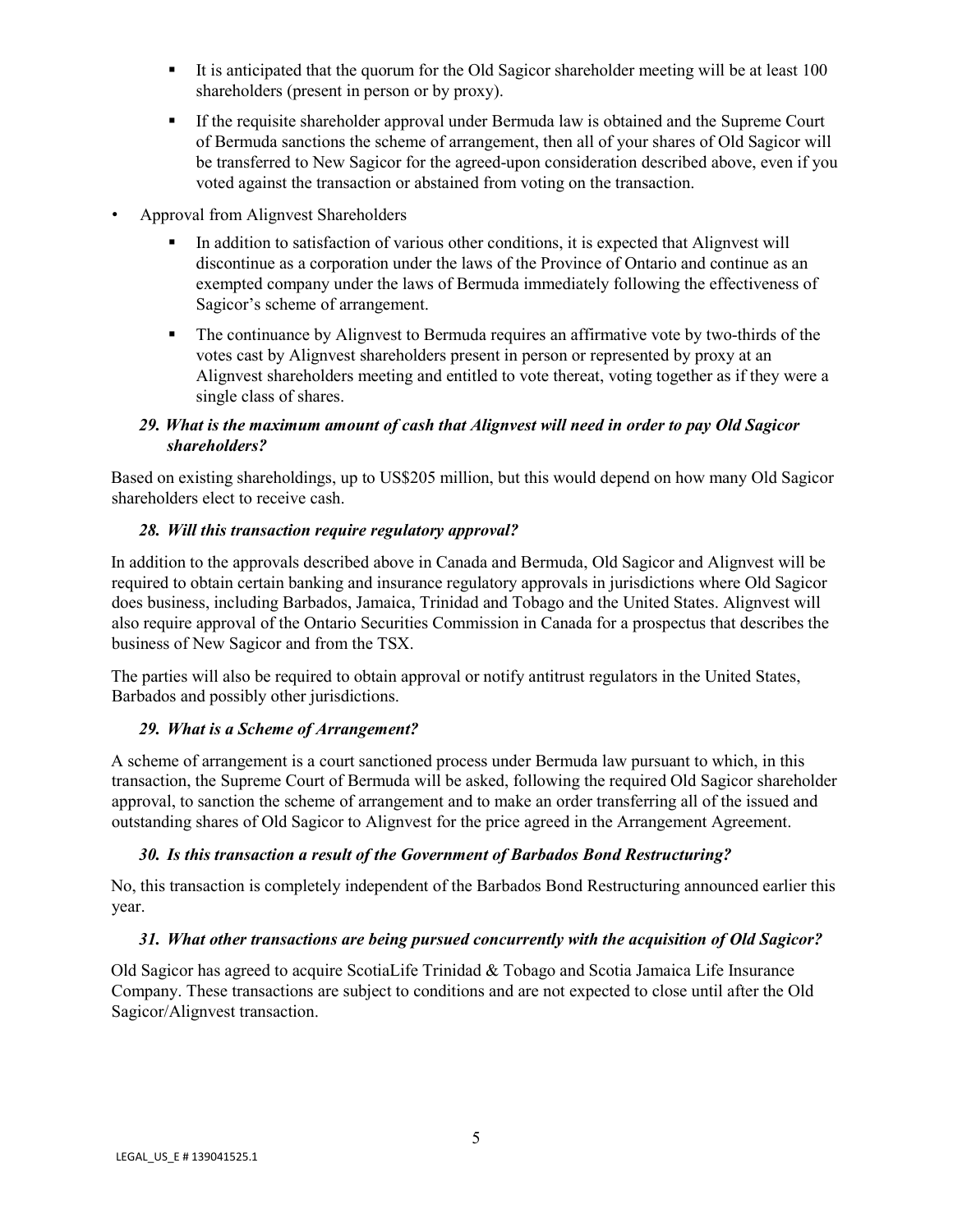# **Sagicor-ScotiaLife Team Member FAQ**

**Kindly find below questions and answers that should assist you in understanding Sagicor Financial Corporation Limited ("Sagicor") and ScotiaLife Jamaica and ScotiaLife Trinidad & Tobago (collectively, "ScotiaLife"). The information contained herein is qualified in its entirety by reference to (i) the share purchase agreement, dated as of November 27, 2018, among The Bank of Nova Scotia Jamaica Limited, Alignvest Acquisition II Corporation and Sagicor, and (ii) the share purchase agreement, dated as of November 27, 2018, among Scotiabank Trinidad and Tobago Limited, Alignvest Acquisition II Corporation and Sagicor, which can be accessed at** 

[https://www.sagicor.com/Documents/News/SagicorJamaica\\_Scotia\\_agreement.pdf](https://www.sagicor.com/Documents/News/SagicorJamaica_Scotia_agreement.pdf) [https://www.sagicor.com/Documents/News/Sagicor\\_TT\\_Scotia\\_agreement.pdf](https://www.sagicor.com/Documents/News/Sagicor_TT_Scotia_agreement.pdf)

# *1. What is the rationale for entering into this partnership?*

Scotia has decided to exit the insurance business in Jamaica and Trinidad & Tobago and in so doing has agreed to sell this business to Sagicor. In order to ensure that their clients continue to have the best possible solution for their insurance needs, ScotiaLife has entered into a partnership with Sagicor to deliver an enhanced, best in class suite of insurance products and services across a wider distribution network.

# *2. How does the transaction impact Sagicor operationally?*

Operationally, we don't expect any changes to how we operate. However, once regulatory approval is granted, our distribution channel will be enhanced.

# *3. Will this transaction require regulatory approval?*

Yes, regulatory approval is required. Both organizations have already engaged the required regulators and will be working to obtain the necessary approvals in the shortest possible time.

# *4. Will the existing ScotiaLife clients become Sagicor's clients?*

Yes, all ScotiaLife clients will become Sagicor clients and we look forward to welcoming them to the Sagicor family.

# *5. Will the products and services offered by ScotiaLife stay the same for the customer after the transactions close?*

Until regulatory approvals are obtained and closing conditions are met, all ScotiaLife operations in these countries will continue as usual. Following the close of this transaction, customers will have access to an enhanced suite of services from the new provider.

# *6. As a ScotiaLife client, will there be changes to my policy?*

There will be no change to any of the existing products. All products are approved by the respective insurance regulators and the terms and conditions of these contracts will be fulfilled by Sagicor.

# *7. Is this a 100% acquisition or a partnership?*